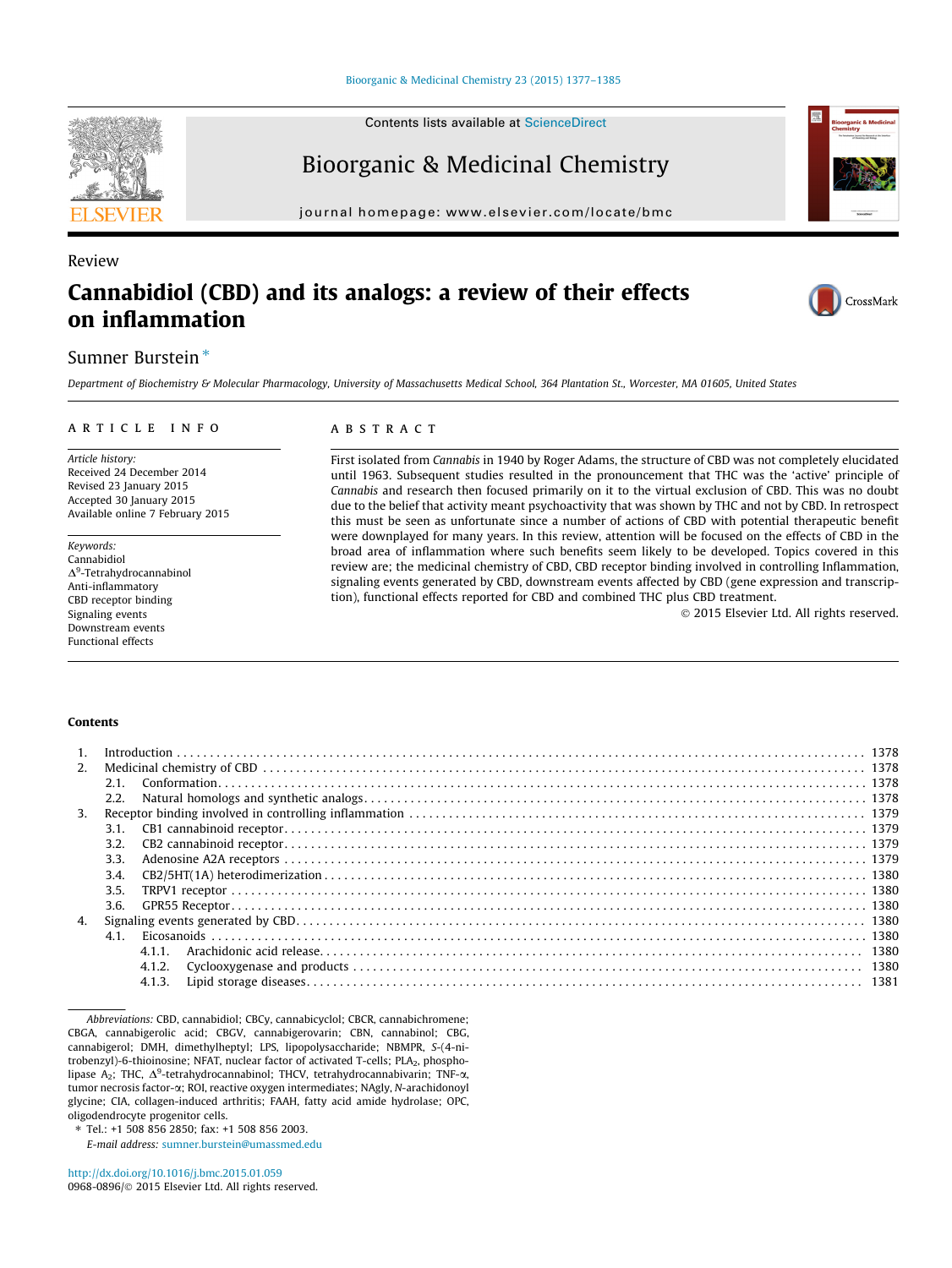<span id="page-1-0"></span>

|                | 4.2.  |  |
|----------------|-------|--|
|                | 4.3.  |  |
| 5 <sub>1</sub> |       |  |
|                | 5.1.  |  |
|                | 5.2.  |  |
|                | 5.3.  |  |
|                | 5.4.  |  |
| 6.             |       |  |
|                | 6.1.  |  |
|                | 6.2.  |  |
|                | 6.3.  |  |
|                | 6.4.  |  |
|                | 6.5.  |  |
|                | 6.6.  |  |
|                | 6.7.  |  |
|                | 6.8.  |  |
|                | 6.9.  |  |
|                | 6.10. |  |
|                | 6.11. |  |
|                | 6.12. |  |
|                | 6.13. |  |
|                | 6.14. |  |
|                | 6.15. |  |
| 7.             |       |  |
| 8.             |       |  |
|                |       |  |
|                |       |  |

# 1. Introduction

Recent years have seen a dramatic increase in interest in the major phytocannabinoid, cannabidiol. For the period 2008 to the present, 1205 publications can be found in a PubMed search using the keyword cannabidiol. This compares with lists of 225 reports for the years 2003–2007 and 50 for 1999–2002.<sup>1</sup> First isolated from Cannabis in  $1940<sup>2</sup>$ , the structure shown in Figure 1 was not report-ed until 196[3](#page-8-0).<sup>3</sup> Subsequent studies on Cannabis resulted in the pronouncement that THC was the 'active' principle and research then focused primarily on it to the virtual exclusion of CBD. This was no doubt due to the belief that activity meant psychoactivity that was shown by THC and not by CBD. In retrospect, this must be seen as unfortunate since a number of actions of CBD with potential therapeutic benefit were overlooked for many years. In this review, attention will be focused on the effects of CBD on the broad area of inflammation where such benefits seem likely to be realized.

### 2. Medicinal chemistry of CBD

#### 2.1. Conformation

Although there is considerable structural overlap between CBD and THC (Fig. 1), the conformational structures shown in Figure 1A differ significantly. $4$  Whereas THC exists in an essentially planar conformation, CBD adopts a conformation in which the two rings are more or less at right angles to each other (Fig. 1). A result of this is the observation that CBD does not bind to or activate the CB1 receptor an action that THC is capable of doing. This in turn leads to a complete lack of psychoactivity by CBD unlike THC, which is the psychoactive principle of Cannabis. The basis of this is a socalled 'region of steric interference'<sup>5</sup> on the CB1 receptor that allows THC to bind but interferes with CBD binding.

#### 2.2. Natural homologs and synthetic analogs

There are four known side-chain homologs of CBD; methyl,  $n$ -propyl,  $n$ -butyl and  $n$ -pentyl groups.<sup>6</sup> Of these, until recently,





CBD THC



A

Figure 1. The minimal energy conformations of CBD and  $\Delta^9$ -tetrahydrocannabinol (THC) are shown in 1A. THC has a fairly planar conformation whereas CBD has a bent conformation. This difference results in different pharmacological profiles even though there is considerable structural overlap of both when viewed in a twodimensional as shown in 1B. CBD refers to  $(-)$ -CBD here and throughout this paper.

only the pentyl homolog, CBD itself, has been extensively studied in terms of biological activity.<sup>7</sup> The syntheses of the CBD derivatives,  $(-)$ -11-hydroxy-CBD,  $(-)$ -CBD-11-oic acid and their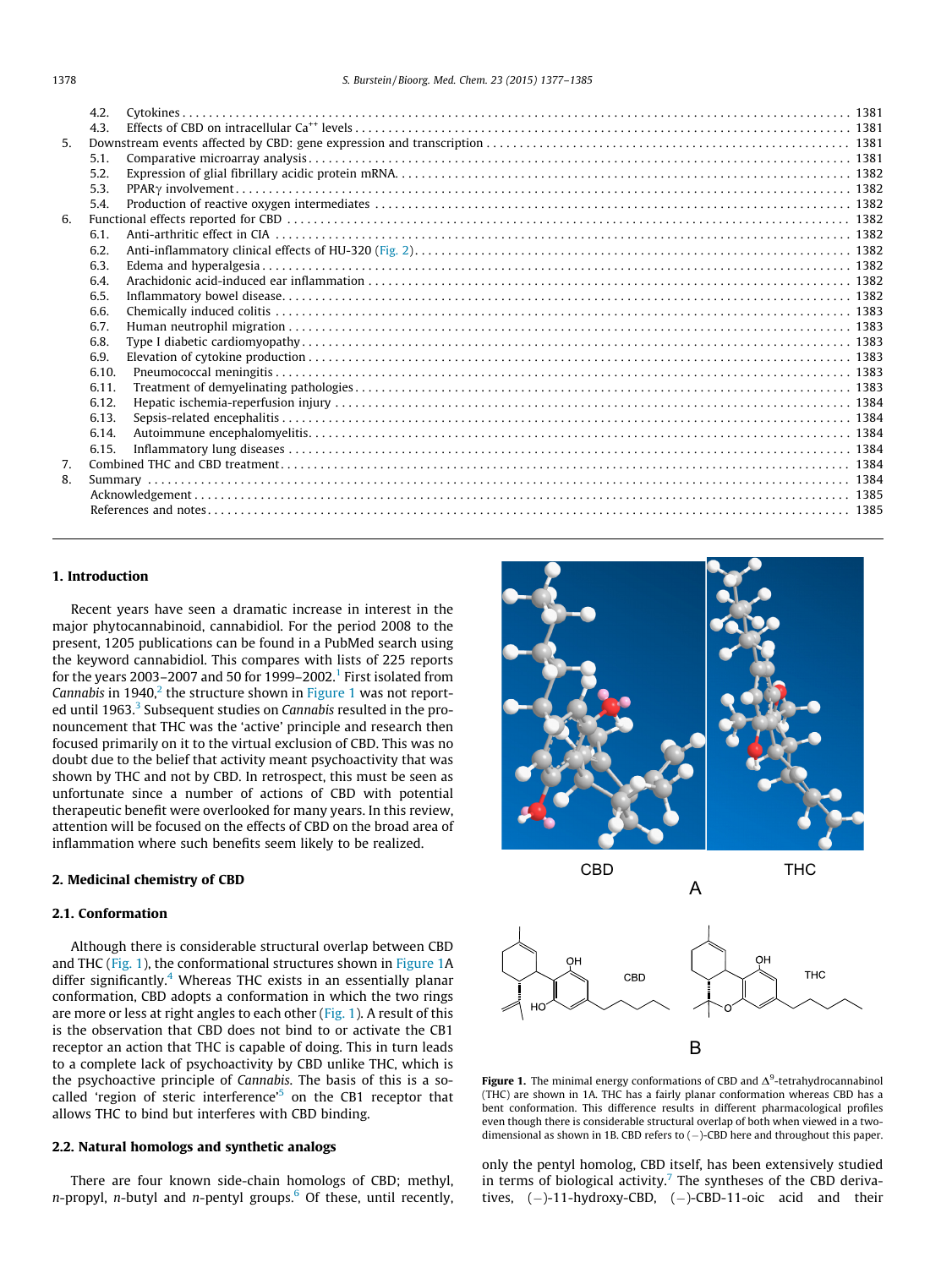<span id="page-2-0"></span>

Figure 2. The structures of CBD analogs and related substances.

dimethylheptyl (DMH) analogs, as well as of the enantiomeric (+)- CBD series have been reported (Fig. 2). $8$  The affinities of these compounds for both the CB1 and CB2 receptors were measured with unexpected results. Whereas the naturally occurring  $(-)$ -CBD series showed no affinity, the (+)-CBD series displayed affinities in the nano molar range. Regarding anti inflammatory action, ( – )-DMH-CBD-11-oic acid showed anti inflammatory activity in a preclinical study (Section  $6.2$ ). $9,10$ 

Hydrogenation of both CBD and DMH-CBD (Fig. 2) yielded mixtures of dihydro and tetrathydro reduction products that were separated and structurally characterized.<sup>11</sup> Using murine macrophages, their effects on the production of reactive oxygen intermediates (ROI), nitric oxide (NO), and tumor necrosis factor (TNF-R) were determined. Unexpectedly, the reduced compounds showed affinities for CB1 in contrast to CBD and DMH-CBD that do not bind to this receptor.

As part of a study to characterize the CB1 receptor binding site, desoxy-CBD (Fig. 2), a CBD analog with only one hydroxy group was prepared.<sup>[4](#page-8-0)</sup> Based primarily on computational studies, it was concluded that the analog would be able to occupy this site. Desoxy-CBD behaves as a partial agonist with an IC-50 of 30.9 nM in the mouse vas deferens assay. This type of activity is considered to be an indication of CB1 activation that would be predicted by the theoretical considerations. No direct measurement of receptor binding was reported.

# 3. Receptor binding involved in controlling inflammation

# 3.1. CB1 cannabinoid receptor

CBD itself has no affinity for CB1, however, several of its hydrogenated analogs bind with nano molar affinity. The most active analog was tetrahydro-DMH-CBD when tested using a synaptosomal membrane preparation derived from rat brain. It was reported to bind to this CNS cannabinoid receptor with a  $K_i$  of 17 nM.<sup>11</sup> The enantiomeric CBD derivatives, (+)-11-hydroxy-CBD, (+)-CBD-11 oic acid and their dimethylheptyl (DMH) analogs exhibit binding to CB1 in the low nano molar range. $8$  These findings are difficult to reconcile with the earlier report on desoxy-CBD cited above in

Section  $2.2$ .<sup>[4](#page-8-0)</sup> Arguments were presented that the non planar conformation of CBD prevents it from reaching the ligand binding site in CB1 since a planar structure is needed for this to occur. The analogs described here all contain two phenolic hydroxy groups that would prevent such a planar conformation.

#### 3.2. CB2 cannabinoid receptor

A CBD analog with a modified terpene ring, HU-308 (Fig. 2) was reported to be a specific ligand for CB2 with low nano molar affinity  $(K_i = 22.7 \pm 3.9 \text{ nM})$ .<sup>[12,13](#page-8-0)</sup> It did not bind to CB1  $(K_i > 10 \text{ µM})$ and did not elicit CB1 mediated responses either in vitro or in vivo. However, forskolin stimulated cyclic AMP production in CB2 transfected cells was potently inhibited. An inflammatory effect, arachidonic acid-induced ear edema in mice, was inhibited, which was reversed by the CB2 antagonist SR144528 but not by the CB1 antagonist SR141716a.

The actions of CBD were studied in hypoxic–ischemic immature brain, forebrain slices from newborn mice.<sup>14</sup> At a concentration of lM, it produced significant reductions in IL-6 concentration, and TNF- $\alpha$ , COX-2, and iNOS expression. The use of selective antagonists for the CB2 and adenosine A2A receptors suggested their mediation in these actions. However, the high concentration of CBD needed makes the pharmacological relevance of these findings somewhat questionable. Functional heteromers composed of a mixture of A2A subunits with subunits from other unrelated G-protein coupled receptors have been found in the brain. In a subsequent report, using a hypoxic ischemic brain injury model in newborn pigs, CBD reduced IL-1 levels in lesioned animals; moreover, this effect was reduced when it was administered together with CB2 or 5HT1A receptor antagonists.<sup>[15](#page-8-0)</sup> The CBD was given iv at 1 mg/kg and the levels of IL-1 were measured by Western blot analysis.

#### 3.3. Adenosine A2A receptors

It has been suggested that A2A receptors can down regulate over-reactive immune cells, resulting in protection of tissues from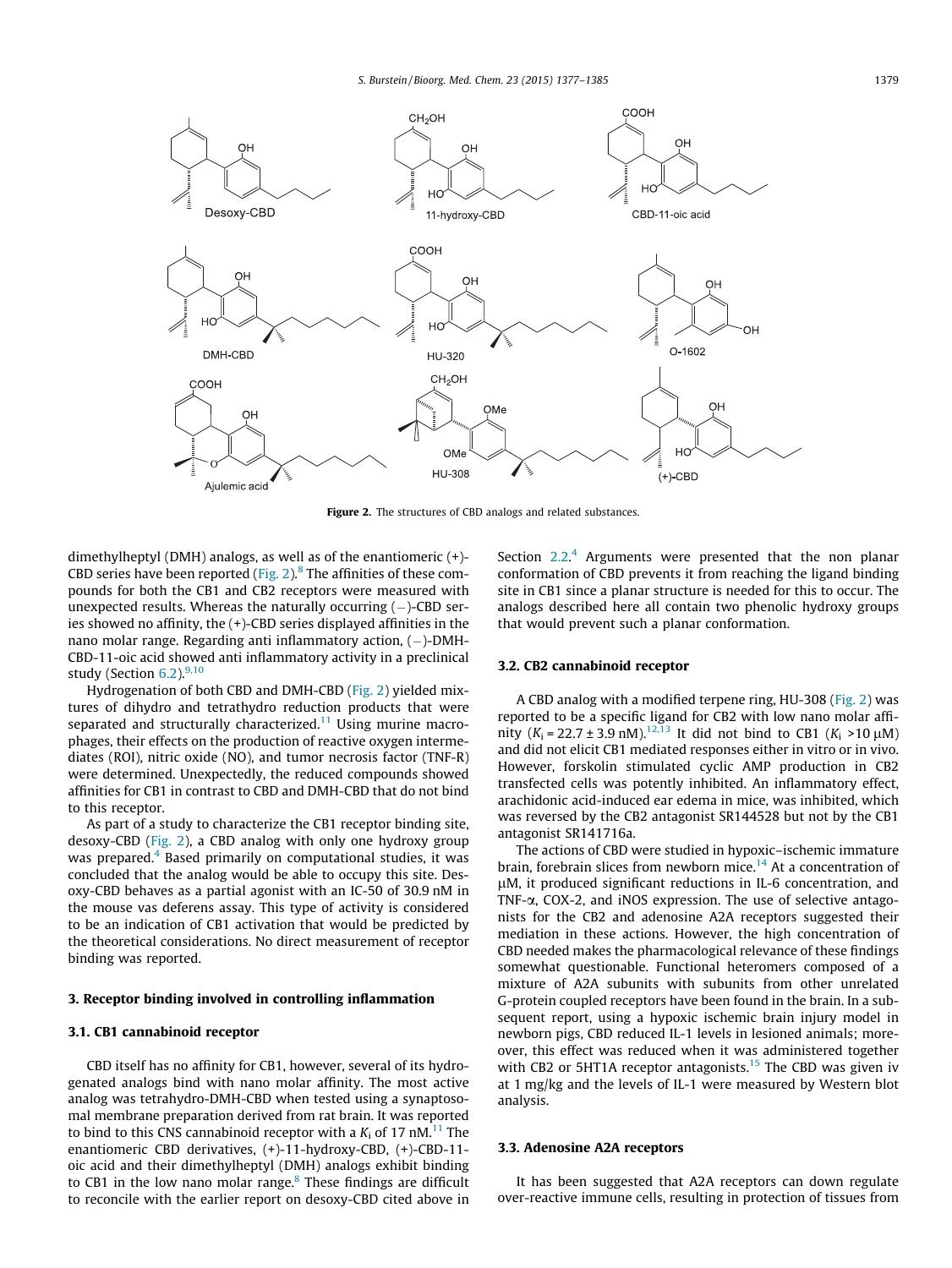collateral inflammatory damage.<sup>[16](#page-8-0)</sup> Also, it has been reported that CBD has the ability to enhance adenosine signaling through inhibition of uptake and provide a non cannabinoid receptor mechanism by which CBD can decrease inflammation.<sup>17</sup> They reported that in vivo treatment with a low dose of CBD (1 mg/kg, ip) decreases TNF- $\alpha$  production in LPS-treated mice; this effect was reversed by an A2A adenosine receptor antagonist and was abolished in A2A receptor knockout mice. The possible involvement of this receptor in CBD anti-inflammatory actions was also mentioned in the preceding section.<sup>14</sup> The A2A antagonist SCH58261 abolished the modulation by CBD of cytokine production and COX-2 induction, suggesting that A2A activation participates in the anti-inflammatory activity of CBD.

CBD has anti-inflammatory effects in a murine model of acute lung injury that appear to be mediated by the A2A receptor injury.<sup>18</sup> LPS-induced inflammation in mice was reduced by the administration of a single dose of 20 mg/kg of CBD. The effects included neutrophil migration into the lungs, albumin concentration in the bronchoalveolar lavage fluid, myeloperoxidase activity in the lung tissue, and production of TNF and IL-6 and chemokines (MCP-1 and MIP-2). The A2A antagonist ZM241385 inhibited all of these actions implicating this receptor in the anti-inflammatory effects of CBD.

One of the animal models for multiple sclerosis, Theiler's murine encephalomyelitis virus-induced demyelinating disease (TMEV), is accompanied by inflammation. In this model, CBD decreased leukocyte infiltration in the brains of TMEV-infected animals and it also significantly reduced microglial activation in the cerebral cortex.<sup>19</sup> In addition, the levels of the pro inflammatory cytokines TNF- $\alpha$  and IL-1 $\beta$  were reduced. These actions of CBD appear to be partially mediated by the A2A receptor based on inhibition of the effects by prior administration of the antagonist ZM241385. The authors concluded that CBD, 'can limit the harmful effects of an exacerbated inflammatory response, likely by increasing adenosine signaling, and prevent the development of secondary and irreversible damage'.

#### 3.4. CB2/5HT(1A) heterodimerization

In an interesting recent study, evidence was found that CB2 and 5HT1A receptors may form hetero dimers in HEK-293T cells.<sup>[15](#page-8-0)</sup> The study was focused on mechanisms of CBD neuroprotection (vide infra) in hypoxic-ischemic newborn pigs involving a possible role for 5HT(1A) and/or CB2 receptors. Bioluminescence resonance energy transfer assays were used to support the conclusion that CB2/5HT(1A) hetero dimerization is responsible for the observed actions of CBD in this model. Further evidence was provided by the cross-antagonism shown by the CB2 receptor antagonist (AM630) and a serotonin 5HT1A receptor antagonist (WAY100635). These findings have implications for receptor mediation in other actions of CBD and the actions of several other cannabinoids as well.

# 3.5. TRPV1 receptor

Injection of mice with the plant lectin Concanavalin A (Con A), results in polyclonal activation of T lymphocytes leading to a liver inflammatory response that can be reduced by the administration of 25 mg/kg of CBD.<sup>20</sup> Specifically, the levels of the pro-inflammatory cytokines IL-2, TNF-a, IFN-c, IL-6, IL-12 (p-40), IL-17, MCP-1 and eotaxin-1 (CCL11) were significantly decreased by CBD in Con A treated mice. By the use of vanilloid receptor knock-out mice, the authors showed that CBD induced suppression of inflammation in Con A-hepatitis was dependent on TRPV1. The data strongly support this conclusion, however, independent confirmation, possibly by the use of antagonists, is needed to firmly establish a role for TRPV1.

#### 3.6. GPR55 Receptor

CBD has been reported to act as a functional antagonist to the GPR55 receptor. $21$  The orphan receptor GPR55 was activated by the CBD analog O-1602 [\(Fig. 2\)](#page-2-0) resulting in increased IL-12 and TNF-a production, and increased endocytic activity in LPS-activated monocytes. These effects of GPR55 were antagonized by CBD acting as a selective antagonist.

#### 4. Signaling events generated by CBD

#### 4.1. Eicosanoids

#### 4.1.1. Arachidonic acid release

The initiating event in all eicosanoid biosynthesis is the release of free arachidonic acid from phospholipid storage sites where it exists in an esterified form. Thus, drugs affecting this process, presumably involving  $PLA_2$ , can have a profound effect on the physiological status of a variety of systems. Both CBD and THC produce a significant stimulation of arachidonic acid release in intact human platelets[.22](#page-8-0) Interestingly, CBD is roughly 1.5 times more potent than THC suggesting that this action may not be involved in the psychotropic activity of THC. It was also found that a product shift from cyclooxygenase to lipoxygenase products occurs as a result of cannabinoid exposure. This probably involves action(s) on downstream events in the arachidonic acid cascade. Stimulated arachidonic acid release was also observed in neuroblastoma cells (NBA2). The arachidonic acid release effect was extended to a series of six primary phytocannabinoids to produce the following rank order of hydrolytic activity:  $CBD \gg CBC$  > THC = CBCR =  $CBN \gg CBG.<sup>23</sup>$  The model used to obtain these data was the WI-38 human lung fibroblast that had been radiolabelled by equilibration with free arachidonic acid. Again, CBD was more active than THC in stimulating phospholipid hydrolysis. By way of comparison, the anti inflammatory actions of cannabinoid analogs such as NAg-ly<sup>[24](#page-8-0)</sup> and ajulemic acid [\(Fig. 2\)](#page-2-0)<sup>[25](#page-8-0)</sup> have been attributed to their ability to promote the release of free arachidonic acid. In these examples, a result of this action was the elevation of pro resolving substances such as lipoxin  $A_4$  and 15d-PGJ<sub>2.</sub><sup>[26](#page-8-0)</sup> A similar mechanism may explain some of the anti inflammatory actions of CBD.

#### 4.1.2. Cyclooxygenase and products

A group of six cannabinoids, including CBD and THC, were tested for their ability to inhibit both COX-1 (ram seminal vesicles) and COX-2 (sheep placental cotyledons) activity.<sup>[27](#page-8-0)</sup> THC actually stimulated COX-1 whereas CBD had very little effect on its activity. In the case of COX-2, both THC and CBD stimulated activity with CBD being more than twice as potent. This agrees with the effects of these cannabinoids on the release of arachidonic acid mentioned above. Moreover, COX-2 likely mediates the synthesis of lipoxin  $A_4$ and  $15d$ -PGJ<sub>2</sub>.

CBD was administered orally (5–40 mg/kg) once a day for 3 days following intraplantar injection of 0.1 ml carrageenan (1%  $w/v$  in saline) in the rat.<sup>28</sup> Measurements were made of prostaglandin  $E_2$  (PGE<sub>2</sub>) in plasma, cyclooxygenase (COX) activity, production of nitric oxide (NO; nitrite/nitrate content), and of other oxygen-derived free radicals (malondialdehyde) in inflamed paw tissues. All three markers, which were elevated by carrageenan treatment, were reduced in a dose-dependent fashion by CBD when compared to vehicle treated controls. In addition there was a dose related decrease in paw edema. These findings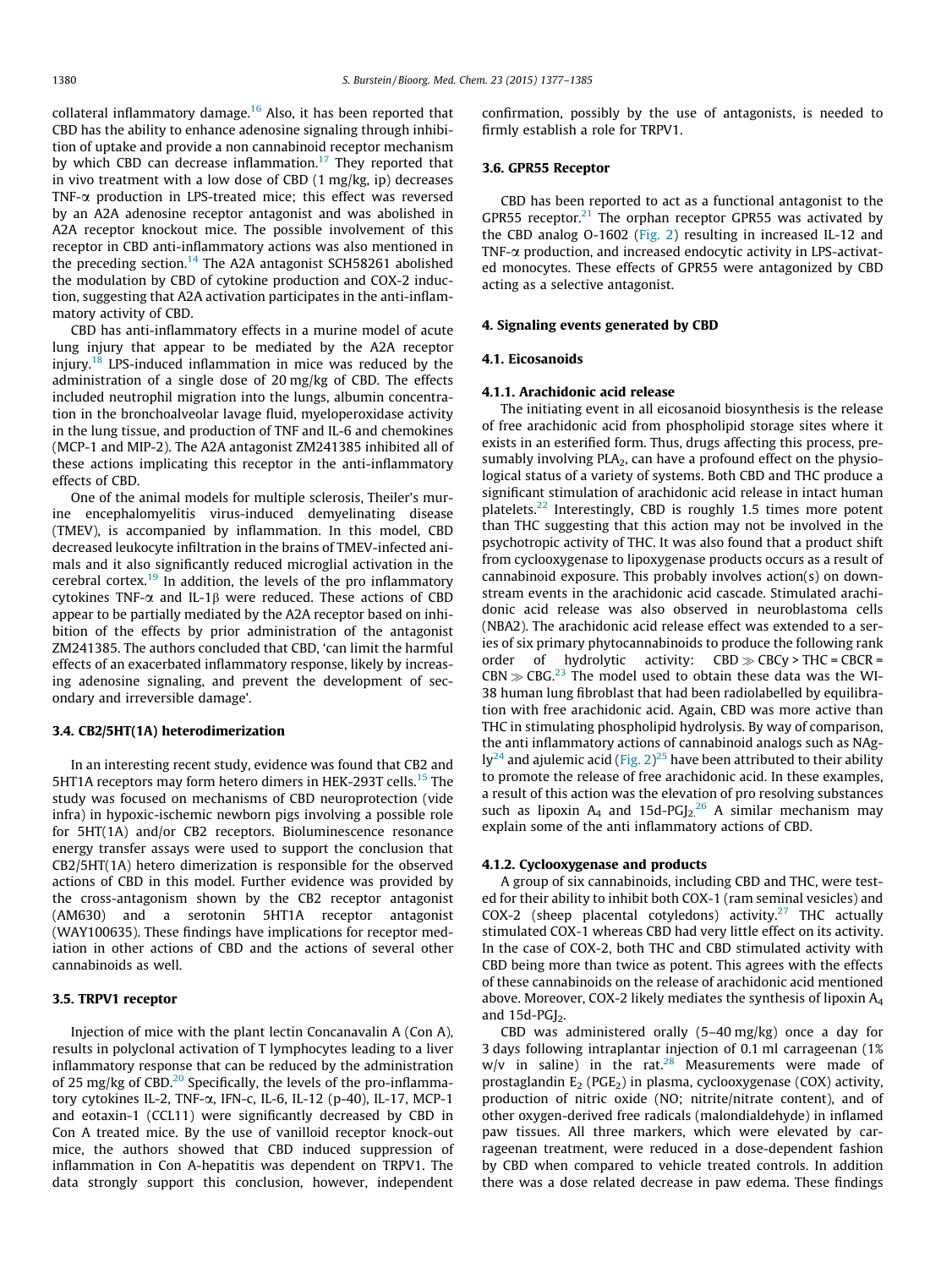strongly support the view that CBD has anti-inflammatory activity and may find a use in treating clinical inflammation.

The report cited above was subsequently extended using a different model of inflammation; complete Freund's adjuvant intraplantar injection in rats. $29$  Again, CBD effected a reduction in the levels of several mediators, such as prostaglandin  $E_2$ , lipid peroxide and nitric oxide, and in the over-activity of glutathione-related enzymes. CBD's efficacy was not accompanied by any reduction in nuclear factor-kappa B activation and tumor necrosis factor alpha concentration. These latter two markers are common indicators for anti-inflammatory action suggesting that CBD may act by a novel mechanism.

#### 4.1.3. Lipid storage diseases

The hydrolytic actions of CBD have been extended to the problem of the lipid storage diseases, for example, Niemann–Pick Disease.[30](#page-8-0) Fibroblasts obtained from a Niemann-Pick patient were treated with 30  $\mu$ M CBD and chromatographically analyzed for lecithin and sphingomyelin content. The former was decreased by 21% whereas the latter was reduced by 77%; excess sphingomyelin is a feature of Niemann–Pick Disease. A control experiment was done using fibroblasts from normal subjects that were treated in a comparable manner. Lecithin and sphingomyelin content in the control was reduced by 21% and 17% respectively suggesting a selective action of CBD on disease cells.

#### 4.2. Cytokines

LPS-induced TNF-a production by RAW 264.7 mouse macrophage cells was completely inhibited by treatment with  $8 \mu M$ CBD and its analog DMH-CBD (Fig.  $2$ ).<sup>[11](#page-8-0)</sup> Surprisingly, the dihydro and tetrahydro derivatives of each cited in Section [2.1](#page-1-0) showed very different effects on TNF-a synthesis; the reduced CBD analogs were inhibitory whereas the reduced DMH-CBD compounds were moderately stimulatory. There is no obvious explanation for this observation; however, full dose-response measurements may reveal biphasic responses for all of these substances accompanied by shifts in their potencies.

In a model of Alzheimer's disease-related neuroinflammation, where mice were inoculated with human  $\text{AB}(1-42)$  peptide, CBD reduced both iNOS and IL-1 $\beta$  protein expression, and also decreased related NO and IL-1 $\beta$  production.<sup>[31](#page-8-0)</sup> A 50% reduction of each was found in hippocampal homogenates following treatment with  $10 \mu g/kg$  of CBD. A smaller but significant effect was shown by treatment with 2.5 µg/kg of CBD. The authors suggested that CB2 may mediate these actions, however, no direct evidence was presented.

Endotoxin-induced uveitis induced by systemic or local injection of LPS in rats was used an in vivo model to study the effects of CBD on acute ocular inflammation.<sup>[32](#page-8-0)</sup> The in vivo study was complemented by in vitro experiments using microglial cells that were isolated from the retinae of newborn rats. It was shown that LPS-induced release of TNF- $\alpha$  is inhibited almost entirely by the addition of 1  $\mu$ M CBD. Data are also reported suggesting that the inhibition of p38 MAPK phosphorylation in responsible for this action. In vivo it was shown CBD at 5 mg/kg prevents retinal microglial activation or macrophage infiltration and inhibits serum and retinal TNF- $\alpha$  release in the LPS-treated rat. These findings provide compelling evidence for the use of CBD in the treatment of retinal inflammation and neuroprotection both in terms of its efficacy and safety.

The anti inflammatory action of CBD on cisplatin-induced inflammation, and tissue injury in the kidney was studied using an established mouse model of cisplatin-induced nephropathy. $33$ CBD treatment (10 mg/kg/day ip) reduced mRNA expression of TNF- $\alpha$  and IL-18 in the kidneys 72 h after its administration to mice. Interestingly, several markers of nephrotoxicity were also reduced, however, little was offered by way of mechanism to explain these interesting findings.

It was reported that CBD, studied at 1, 5 and 10  $\mu$ M, decreased the production and release of pro inflammatory cytokines such as interleukin-1β, interleukin-6, and interferon-β, from LPS-activated BV-2 microglial cells.<sup>[34](#page-8-0)</sup> Neither CB1 or CB2 cannabinoid receptors, nor the abn-CBD-sensitive receptors, were involved in this action. In addition, CBD reduced the activity of the NF- $\kappa$  B pathway and up-regulated the activation of the STAT3 transcription factor. Parallel experiments with THC revealed substantial differences in their actions.

The effect of CBD on LPS-induced TNF-a expression was exam-ined in intestinal homogenates of LPS-treated mice.<sup>[35](#page-8-0)</sup> Western blot analysis showed a 50% reduction in protein levels from CBD mice treated with 10 mg/kg given ip Similar results were obtained in ex vivo human derived colonic biopsies cultured for 24 h in the presence of LPS plus IFN- $\gamma$ . Treatment of the cultures with a concentration of 1  $\mu$ M CBD gave a >50% reduction in iNOS protein expression, nitrate levels and S100B protein expression. Evidence for possible PPAR- $\gamma$  partial involvement was also reported. It was suggested that pharmacological control of glial cell activity represents a novel approach for the treatment of intestinal inflammatory pathologies.

Some data have been reported suggesting that CBD is a GPR55 antagonist. $36$  In a more recent study, it was found that pretreatment of rat cerebellar granule cells (CGCs) with CBD inhibited LPS-induced cytokine mRNA expression.<sup>37</sup> RT-PCR analysis of cells that were treated with 50  $\mu$ M CBD for 30 min, and then stimulated with LPS (3  $\mu$ g/ml) for 4 h, showed reduced mRNA levels of IL-1 $\beta$ , IL-6, and TNF-a. The high concentration of CBD used reduces to some degree the significance of these findings.

CBD and its analog O-1602 showed anti-inflammatory activity in mice with cerulein-induced acute pancreatitis accompanied by an increased expression of GPR55 receptor in pancreatic tissues.<sup>[38](#page-8-0)</sup>

### 4.3. Effects of CBD on intracellular Ca<sup>++</sup> levels

Mast cells can contribute to chronic airway inflammatory responses, remodeling and symptomatology, involving the production of several of the eicosanoids and cytokines. Activation and degranulation of mast cells is triggered by an increase of  $[Ca^{++}]$ i. Using flow cytometry in a time-resolved mode, it was reported that CBD evoked, in a concentration dependent manner  $(1-10 \mu M)$ , a persistent rise of  $[Ca++]$ i in RBL-2H3 cells.<sup>[39](#page-8-0)</sup> The initiation of the arachidonic acid cascade is strongly dependent on  $[Ca^{++}]$ i. No evidence was presented for a specific receptor involvement, however, both cannabinoid receptors and the vanilloid receptor were excluded.

CBD stimulated TRPV3-mediated  $[Ca<sup>2+</sup>]$ i with high efficacy showing 50–70% of the effect of ionomycin and a potency of  $EC_{50} = 3.7 \mu M$  in TRPV3-mediated elevation in transfected HEK-293 cells.<sup>40</sup> CBD ranked high in efficacy when compared to a number Cannabis components including; THCV > CBD > carvacrol > THCVA > CBGV > CBC > CBG > THC > CBGA > CBDV > CBN > CBDA = THCA.

### 5. Downstream events affected by CBD: gene expression and transcription

#### 5.1. Comparative microarray analysis

The transcriptional effects of CBD and THC were studied in BV-2 microglial cells in a comparative microarray analysis using the Illumina MouseRef-8 BeadChip platform Ingenuity Pathway Analysis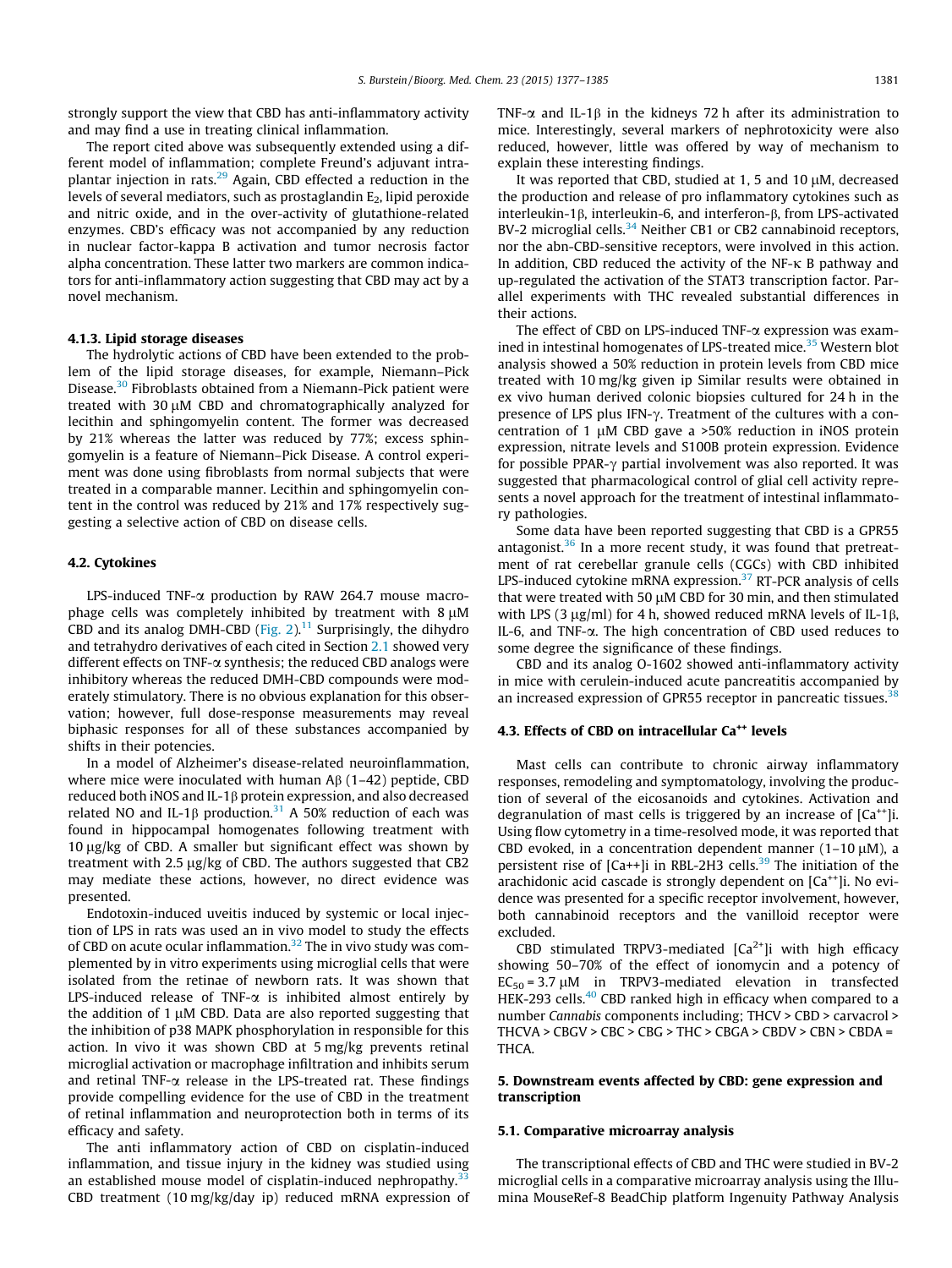<span id="page-5-0"></span>was performed to identify functional subsets of genes and networks regulated by CBD and/or THC $^{41}$  $^{41}$  $^{41}$  It was reported that CBD affected the expression of many more genes, than those affected by THC. It was also found that CBD induced a robust response related to oxidative stress and GSH deprivation apparently controlled by Nrf2 and ATF4 transcription factors. The mechanism underlying the CBD actions involves depletion of intracellular GSH, activating the GCN2/eIF2a/p8/ATF4/ CHOP-TRIB3 pathway accompanied by generation of ROS via the (EpRE/ARE)-Nrf2/ATF4 system, and regulation of the Nrf2/Hmox1 axis. The anti-inflammatory effects of CBD were correlated with up-regulations of the expression of Hmox1 and IFNb1, and down-regulation of the expression of Ccl2, via the IFN-b-STAT pathway. $41,42$ 

#### 5.2. Expression of glial fibrillary acidic protein mRNA

The anti-inflammatory properties of CBD were demonstrated in a mouse model of Alzheimer's disease-related neuroinflamma-tion.<sup>[31,43](#page-8-0)</sup> Compared to vehicle controls, CBD (2.5 or 10 mg/kg, ip) dose-dependently inhibited glial fibrillary acidic protein mRNA and protein expression in beta-amyloid injected mice. In addition, under the same experimental conditions, CBD reduced iNOS and IL-1 $\beta$  protein expression, and NO and IL-1 $\beta$  release as well. The results of this study suggest that CBD can effectively inhibit betaamyloid evoked neuro inflammatory reactions and may be effective in the treatment of Alzheimer's disease.

#### 5.3. PPAR $\gamma$  involvement

An inhibitory effect of CBD on the release of inflammatory mediators by in vitro cultured astrocytes has been reported.<sup>43</sup> In this study, beta-amyloid challenged astrocytes (1 mg/ml) were treated with CBD (10<sup>-9</sup> to 10<sup>-7</sup> M) in the presence or absence of a PPAR- $\alpha$ antagonist (MK886,  $3 \mu$ M) or a PPAR- $\gamma$  antagonist (GW9662, 9 nM). After 24 h, NO production was determined by measuring nitrite ( $NO<sub>2</sub>$ ) accumulation in the culture medium, in addition, IL-1 $\beta$ , TNF- $\alpha$ , and S100B calcium binding protein release was determined by ELISA assay. The PPAR- $\gamma$  antagonist was able to significantly reverse the CBD inhibitory effects on reactive gliosis, an important feature of many autoimmune inflammatory disorders, and, as a further result, on neuronal damage. It was concluded that CBD reduces beta-amyloid-induced neuroinflammation and promotes hippocampal neurogenesis through PPAR- $\gamma$ involvement.

#### 5.4. Production of reactive oxygen intermediates

The unusual receptor affinity of several CBD analogs was men-tioned above in Section [3.1.](#page-2-0)<sup>[11](#page-8-0)</sup> Cannabidiol (CBD) and cannabidiol dimethylheptyl (CBD-DMH) were hydrogenated to give four different epimers. These new derivatives were studied for their ability to modulate the production of reactive oxygen intermediates (ROI), nitric oxide (NO), and TNF-a by murine macrophages. Over a limited concentration range, variable effects were observed from inhibition to stimulation of the levels of these mediators of inflammation. It seems likely that biphasic responses would be seen if the compounds were tested at wider concentration ranges.

#### 6. Functional effects reported for CBD

#### 6.1. Anti-arthritic effect in CIA

In collagen-induced arthritis (CIA), pro-inflammatory cytokines, such as TNF- $\alpha$  and IL-1 $\beta$ , are highly expressed in the arthritic joints of mice with CIA, and inhibition of the levels of these molecules can result in a reduction of clinical symptoms. Experimental evidence that CBD given at 25 mg/kg per day orally in murine collagen-induced arthritis was efficacious in achieving such a response.<sup>9</sup> A modest reduction in TNF-a production by synovial cells from CBD treated mice was observed, however, a more robust reduction was reported in the LPS-induced rise in serum TNF- $\alpha$ . The authors concluded that the 'data show that CBD, through its combined immunosuppressive and anti-inflammatory actions, has a potent anti-arthritic effect in CIA'.

# 6.2. Anti-inflammatory clinical effects of HU-320 ([Fig. 2\)](#page-2-0)

Modifications of the structure of CBD, namely the introduction of a carboxy group and replacement of the  $n$ -pentyl side-chain with a 1,1-dimethylheptyl group, resulted in an anti-inflammatory agent called HU-320 ([Fig. 2](#page-2-0)).<sup>10</sup> An earlier publication<sup>44</sup> where the same changes were made on  $\Delta^8$ -THC also produced a molecule with potent anti-inflammatory actions named ajulemic acid (HU-239) [\(Fig. 2](#page-2-0)) that in some preclinical studies showed apparent CB1 activity.<sup>[45](#page-8-0)</sup> However, it was recently reported that a carefully executed synthesis of ajulemic acid resulted in a product that was essentially free of CB1 activity but still retained anti-inflam-matory action.<sup>[46](#page-8-0)</sup> In vivo, HU-320 like HU-239 did not exhibit a cannabimimetic profile but did produce anti-inflammatory clinical effects in a murine, collagen-induced arthritis model. In vitro, it inhibited production of TNF- $\alpha$  by mouse macrophages and of ROIs from RAW 264.7 cells and, in addition, suppressed the rise in serum TNF- $\alpha$  levels following an LPS challenge.

#### 6.3. Edema and hyperalgesia

The anti-inflammatory and anti-hyperalgesic effects of CBD, administered orally (5–40 mg/kg) once a day for 3 days after the onset of acute inflammation induced by intraplantar injection of 0.1 ml carrageenan (1% w/v in saline) in the rat were reported.<sup>[28](#page-8-0)</sup> Prostaglandin  $E_2$  (PGE<sub>2</sub>) was assayed in the plasma, and cyclooxygenase (COX) activity, production of nitric oxide (NO; nitrite/nitrate content), and other oxygen-derived free radicals (malondialdehyde) in inflamed paw tissues were significantly increased following carrageenan paw injection. CBD treatment produced decreases in  $PGE<sub>2</sub>$  plasma levels, tissue COX activity, production of oxygen-derived free radicals, and NO after three successive doses of CBD. Thus, oral CBD exhibited a beneficial action on two symptoms of inflammation: edema and hyperalgesia.

#### 6.4. Arachidonic acid-induced ear inflammation

The CBD metabolite CBD-11-oic acid [\(Fig. 2](#page-2-0)) and its synthetic analog CBD-dimethylheptyl-11-oic acid (HU-320) ([Fig. 2](#page-2-0)) were reported to exhibit anti-inflammatory activity in a model of arachi-donic acid-induced ear inflammation in the mouse.<sup>[47](#page-8-0)</sup> The latter gave a potent response at a dose of 0.1 mg/kg given ip, which was comparable to that shown by indomethacin. A major metabolite of CBD is CBD-11-oic acid<sup>48</sup> suggesting the possibility that this in vivo bioconversion can enhance and may even be required for anti- inflammatory activity. A similar argument has been made for THC-11-oic acid, a major metabolite of THC.<sup>49</sup>

# 6.5. Inflammatory bowel disease

A review of the possible use of CBD to treat inflammatory bowel diseases has recently been published.<sup>[50](#page-8-0)</sup> CBD selectively decreases croton oil-induced hypermotility in mice, a model for inflammatory bowel disease, in vivo. $51$  Surprisingly, it was observed that the effect appeared to involve CB1 since it is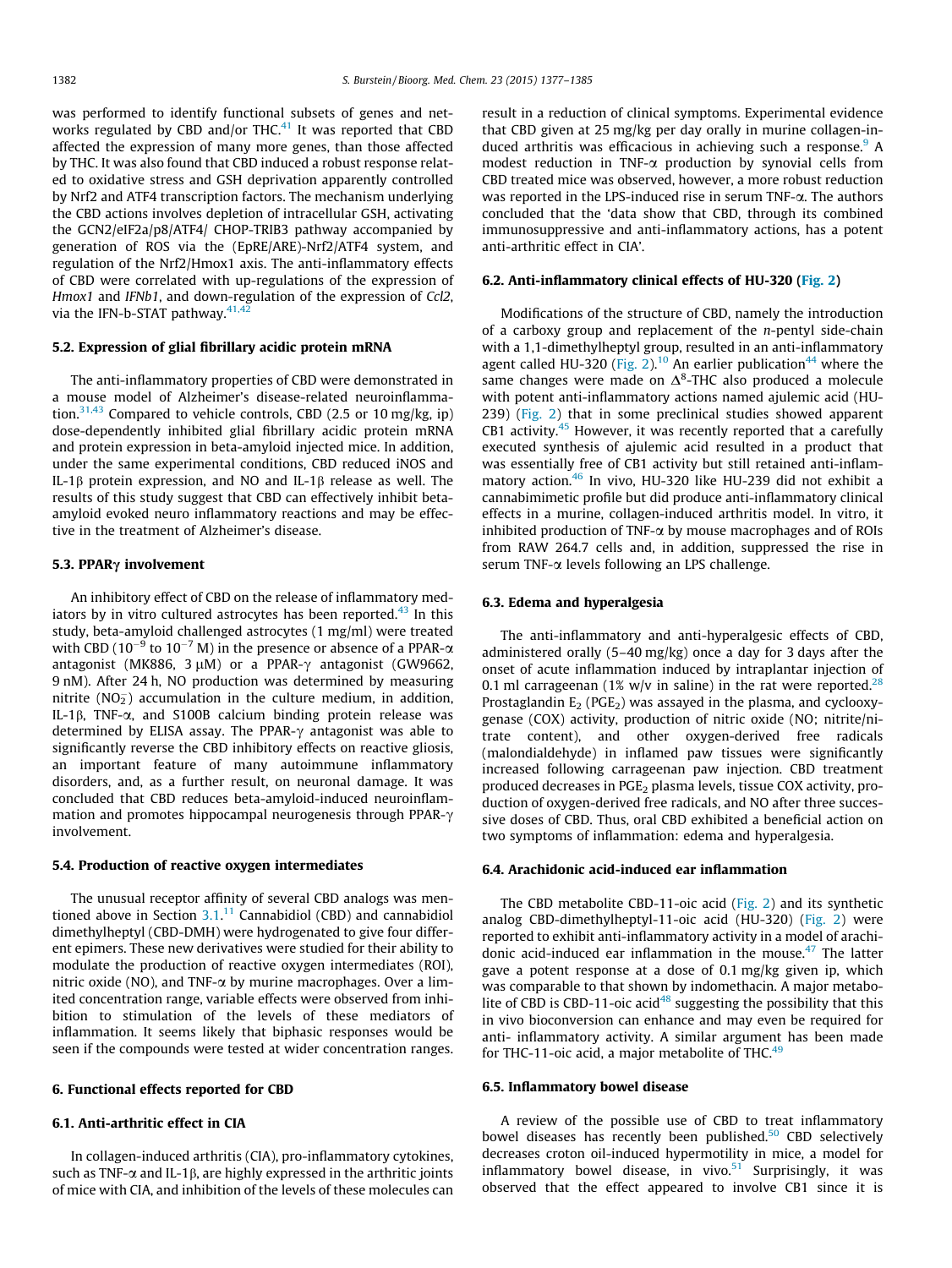believed that CBD does not bind to the CB1 receptor. It was also reported that CBD did not reduce motility in mice treated with the FAAH inhibitor N-arachidonoyl-5-hydroxytryptamine. It was suggested that CBD might indirectly activate (via FAAH inhibition) enteric CB1 receptors and thus reduce motility. Inhibition of FAAH would elevate levels of anandamide a welldocumented CB1 ligand.

#### 6.6. Chemically induced colitis

In a murine model in mice, colitis was induced by intracolonic administration of trinitrobenzene sulfonic acid (TNB).<sup>52</sup> In the inflamed colon, the effects of CBD on COX-2 and inducible nitric oxide synthase (iNOS) were measured by Western blot; changes in interleukin-1 $\beta$  and interleukin-10 were assayed using ELISA, and endocannabinoids determined by isotope dilution liquid chromatography-mass spectrometry. Human colon adenocarcinoma (Caco-2) cells were used to study the effect of CBD on oxidative stress. CBD was reported to reduce colon injury, inducible iNOS (but not COX-2) expression, and IL-1 $\beta$ , interleukin-10, and endocannabinoid changes associated with TNB administration. CBD also reduced reactive oxygen species production and lipid peroxidation in Caco-2 cells.

The route of administration of CBD was studied in chemically induced colitis.[53](#page-8-0) In this study, the efficacy of CBD administered either orally (20 mg/kg) or rectally (20 mg/kg) in the TNB mouse model of colitis was determined with a view toward possible clinical use in humans. These were compared with mice that received CBD (10 mg/kg) given intraperitoneally. The extent of colitis was evaluated by macroscopic scoring, histopathology and the myeloperoxidase (MPO) assay. Oral administration was not effective, however, both rectal and intraperitoneal treatment reduced the extent of colitis in this model.

#### 6.7. Human neutrophil migration

The inhibition of human neutrophil chemotaxis by CBD and related molecules has been reported.<sup>[54](#page-8-0)</sup> It was found that  $(-)$ -CBD ([Fig. 1](#page-1-0)) is a partial agonist with an IC-50 value of 0.45 nM, being about 40 fold more potent than (+)-CBD ([Fig. 2](#page-2-0)); abnormal-cannabidiol, an isomer of CBD, is a full agonist. In addition, it was observed that the abnormal-cannabidiol analog O-1602 ([Fig. 2\)](#page-2-0) inhibits migration with an IC-50 value of 33 nM. Moreover, (-)-CBD and related ligands showed potent inhibition of human neutrophil migration, and the data implicated a novel receptor that was distinct from cannabinoid CB1 and CB2 receptors. The endogenous lipoamino acid N-arachidonoyl-l-serine antagonized this receptor. The possibility that GPR55 is this novel receptor is discussed in the report.

#### 6.8. Type I diabetic cardiomyopathy

Beneficial effects of CBD were reported in a study using a mouse model of type I diabetic cardiomyopathy and primary human car-diomyocytes exposed to high glucose.<sup>[55](#page-8-0)</sup> CBD showed beneficial effects on myocardial dysfunction, cardiac fibrosis, oxidative/nitrosative stress, inflammation, cell death, and interrelated signaling pathways. Markers that were measured included  $NF$ - $\kappa$ B and MAPK (JNK and  $p-38$ ,  $p38\alpha$ ), expression of adhesion molecules (ICAM-1, VCAM-1), TNF-a, markers of fibrosis (TGF-b, CTGF, fibronectin, collagen-1, MMP-2 and MMP-9), cell death (caspase 3/7 and PARP activity), chromatin fragmentation and Akt phosphorylation. This very comprehensive report provides yet another example of the anti-inflammatory actions of CBD.

A review paper on the therapeutic uses for CBD in inflammation, oxidative stress, the immune system, the metabolic syndrome and the endocannabinoids was recently published.<sup>56</sup> In the paper, recent studies reporting that CBD may have utility in treating several diseases and disorders believed to involve activation of the immune system and associated oxidative stress as a contributor to their etiology and progression are presented. Included are rheumatoid arthritis, types I and II diabetes, atherosclerosis, Alzheimer's disease, hypertension, the metabolic syndrome, ischemia-reperfusion injury, depression, and neuropathic pain. It is suggested that CBD's therapeutic actions are a result of the fact that inflammation and oxidative stress are intimately involved in many human diseases.

#### 6.9. Elevation of cytokine production

CBD is generally anti-inflammatory and immuno-suppressive, however under certain conditions, it can elevate cytokine produc-tion.<sup>[57](#page-8-0)</sup> Both THC and CBD suppressed or enhanced IFN- $\gamma$  and IL-2 production by mouse splenocytes under optimal or suboptimal stimulation, respectively. It was reported that these two cannabinoids suppressed or enhanced HIVgp120-specific T cell responses. It was further demonstrated that THC and CBD differentially regulated NFAT nuclear translocation and cytokine production. In all cases, intracellular calcium was elevated regardless of the degree of cellular activation. These studies provide a possible explanation for the widely reported discrepancies regarding cannabinoid actions on immune responses.

In support of the previous report it was later found that CBD exacerbates LPS-induced pulmonary inflammation.<sup>58</sup> This effect of CBD in vivo likely involves the parent compound, metabolites, inhibition of certain metabolizing enzymes, and inhibition of NFAT activity. It was concluded that CBD should be considered an immune modulator, rather than only an immune suppressive agent.

#### 6.10. Pneumococcal meningitis

CBD has anti-inflammatory effects in pneumococcal meningitis and reduces cognitive sequelae.<sup>59</sup> The intense inflammatory response generated is accompanied by a significant mortality rate and neurologic sequelae, such as, seizures, sensory-motor deficits and impairment of learning and memory. Male Wistar rats underwent a cisterna magna tap and received either 10 ml of sterile saline as a control or an equivalent volume of Streptococcus pneumoniae suspension. Rats subjected to meningitis were treated by intraperitoneal injection with CBD (2.5, 5, or 10 mg/kg once, or daily for 9 days after meningitis induction). Controls were sham operated and vehicle treated rats. The chronic administration of CBD at several doses reduced the TNF- $\alpha$  level in the frontal cortex. Prolonged treatment with CBD at 10 mg/kg, reduced memory impairment in rats with pneumococcal meningitis.

#### 6.11. Treatment of demyelinating pathologies

The protective effect of CBD against damage to oligodendrocyte progenitor cells (OPCs) mediated by the immune system has been reported.<sup>19,60</sup> Treatment of cells with 1  $\mu$ M CBD protects them from oxidative stress by decreasing the production of reactive oxygen species. CBD also protects OPCs from apoptosis induced by  $LPS/IFN\gamma$  through the decrease of caspase-3 induction by mechanisms not involving CB1, CB2, TRPV1 or PPAR- $\gamma$  receptors. In addition, tunicamycin-induced cell death was reduced by CBD, suggesting a role for endoplasmic reticulum stress in the mode of action of CBD. This protection against endoplasmic reticulum stress-induced apoptosis was related to the reduced phosphorylation of eiF2a, one of the initiators of the endoplasmic reticulum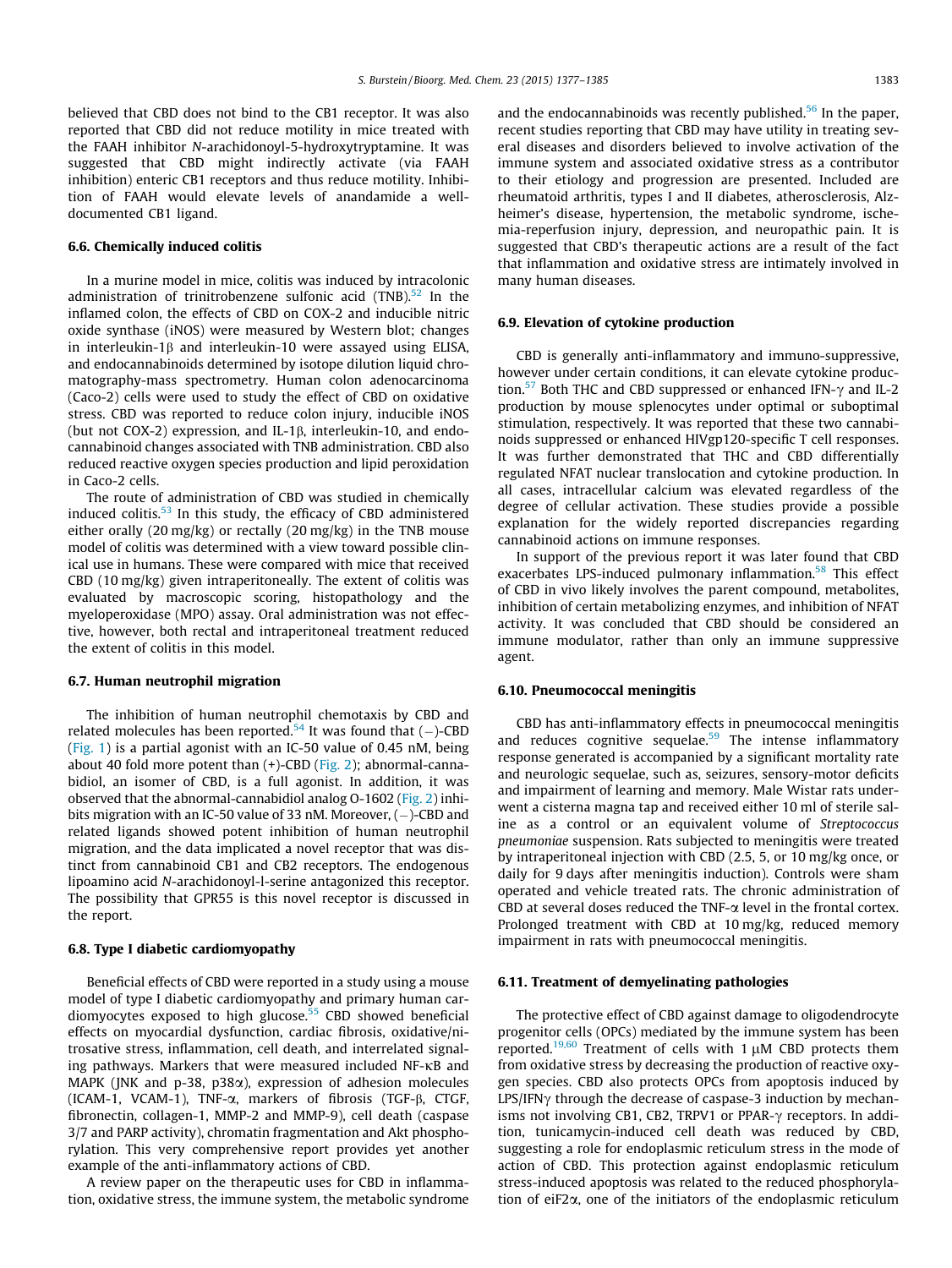<span id="page-7-0"></span>

|--|--|

Anti-inflammatory actions of CBD

| Response                                               | Model                                         | Reference |
|--------------------------------------------------------|-----------------------------------------------|-----------|
| Reduces immune response                                | Rats subjected to pneumococcal meningitis     | 59        |
| Prevents experimental colitis                          | Murine model of colitis                       | 52        |
| Reduced iNOS and IL-1 $\beta$ expression               | Mouse model of Alzheimer's disease            | 31,43     |
| Reduces B-amyloid-induced neuroinflammation            | Cultured astrocytes                           | 43        |
| TNF- $\alpha$ and IL-1 $\beta$ levels reduced          | Murine collagen-induced arthritis             | 9         |
| Decreases in PGE <sub>2</sub> plasma levels            | Carrageenan paw injection in the rat          | 28        |
| Reduced the extent of colitis                          | TNB mouse model of colitis                    | 53        |
| Inhibition of neutrophil chemotaxis                    | Human neutrophil migration                    | 54        |
| Effects on NF-κB, MAPK, ICAM-1, VCAM-1, TNF-α          | Mouse model of type I diabetic cardiomyopathy | 55        |
| Enhanced IFN- $\gamma$ and IL-2 production             | Mouse splenocytes                             | 57        |
| Exacerbates LPS-induced pulmonary inflammation         | Pulmonary inflammation in C57BL/6 mice        | 58        |
| Reduced the TNF- $\alpha$ level in the frontal cortex  | Pneumococcal meningitis in rats               | 59        |
| Decreases hepatic ischemia-reperfusion $(I/R)$ injury  | Mouse model of hepatic I/R                    | 61        |
| Reduced LPS-induced increase in TNF $\alpha$ and COX-2 | Mouse model of sepsis-related encephalitis    | 62        |
| Reduced effects of autoimmune encephalomyelitis        | Immunized C57BL/6 mice                        | 34.63     |
| Reduces inflammation in acute lung injury (ALI)        | Mouse model of lipopolysaccharide-induced ALI | 64.18     |

stress pathway. Moreover CBD diminished the phosphorylation of PKR and eiF2 $\alpha$  induced by LPS/IFN $\gamma$ . The data suggest that inhibition of the endoplasmic reticulum stress pathway is a factor in the 'oligoprotective' effects of CBD during inflammation. It was further suggested that CBD has therapeutic potential for the treatment of demyelinating pathologies.

# 6.12. Hepatic ischemia-reperfusion injury

Hepatic ischemia-reperfusion (I/R) injury is a major clinical problem believed to be responsible for liver failure following transplantation, hepatic surgery and circulatory shock. The beneficial effects of CBD treatment in a mouse model of hepatic I/R injury were described in a recent study. $61$  Several markers of liver injury (serum trans aminases), hepatic oxidative/nitrative stress (4-hydroxy-2-nonenal, nitrotyrosine content/staining, gp91phox and inducible nitric oxide synthase mRNA), mitochondrial dysfunction (decreased complex I activity), inflammation (TNF- $\alpha$ ), COX-2, macrophage inflammatory protein-1a/2, intercellular adhesion molecule mRNA levels, tissue neutrophil infiltration, nuclear factor kappa B ( $NF-KB$ ) activation, stress signaling (p38MAPK and JNK) and cell death (DNA fragmentation, PARP activity, and TUNEL) were studied. The inhibitory effects of CBD were retained in CB2 knockout mice and were not reduced by CB1 or CB2 antagonists in vitro suggesting a novel mechanism of action.

#### 6.13. Sepsis-related encephalitis

The effects of CBD in a mouse model of sepsis-related encephalitis induced by intravenous administration of lipopolysaccharide (LPS) have been described. $62$  Intravital microscopy was used to measure vascular responses of pial vessels and inflammatory parameters were measured by qRT-PCR. It was seen that CBD prevented LPS-induced arteriolar and venular vasodilation as well as leukocyte margination. CBD also reduced LPS-induced increases in TNF- $\alpha$  and COX-2 expression as measured by quantitative real time PCR. In addition, the expression of inducible-nitric oxide synthase was reduced. These observations demonstrate both the anti-inflammatory and the vascular-stabilizing effects of CBD in endotoxic shock.

#### 6.14. Autoimmune encephalomyelitis

CBD reduced the severity of the clinical signs of autoimmune encephalomyelitis (EAE) when administered to myelin oligodendrocyte glycoprotein-immunized C57BL/6 mice at the onset of the disease.<sup>34,63</sup> It also decreased axonal loss and reduced inflammation as shown by reductions in the infiltration of T cells and microglial activation. In addition, CBD inhibited myelin oligodendrocyte glycoprotein (MOG)-induced T-cell proliferation in vitro at both low and high concentrations of the myelin antigen and the effect was not mediated by either the CB1 or the CB2 receptors. Suppression of microglial activity and T-cell proliferation by CBD was suggested to contribute to these beneficial effects.

# 6.15. Inflammatory lung diseases

This report<sup>64</sup> is an extension of an earlier one where it was shown that prophylactic treatment with CBD reduces inflammation in a model of acute lung injury  $(ALI)$ .<sup>18</sup> In the current publication, the effects of therapeutic treatment with CBD (20 and 80 mg/kg) in a mouse model of lipopolysaccharide-induced ALI on pulmonary mechanics and inflammation was reported. CBD decreased total lung resistance and elastance, leukocyte migration into the lungs, myeloperoxidase activity in the lung tissue, protein concentration and production of the pro-inflammatory cytokines (TNF and IL-6) and chemokines (MCP-1 and MIP-2) in the bronchoalveolar lavage supernatant. It was concluded that CBD could be efficacious in the treatment of inflammatory lung diseases.

# 7. Combined THC and CBD treatment

It has been suggested that the combination of THC and CBD has a better therapeutic profile in a variety of actions than each cannabinoid component alone.[65,66](#page-8-0)

A example of such synergism in the area of inflammation has been reported in a mouse model of Alzheimer's disease.<sup>[67](#page-8-0)</sup> They observed reduced astrogliosis, microgliosis, and inflammatory-related molecules in treated AbPP/PS1 mice that were more marked after treatment with THC + CBD than with either THC or CBD alone. It was suggested that the anti-inflammatory effects had a role in the positive cognitive effects that were seen as a result of cannabinoid treatment.

A combination of phytocannabinoids that is primarily composed of THC and CBD, is neuroprotective in malonate-lesioned rats, an inflammatory model of Huntington's disease.<sup>[68](#page-8-0)</sup> Evidence was presented that suggested a role for both CB1 and CB2 receptors in the anti-inflammatory actions of the cannabinoid mixture.

# 8. Summary

Although it was discovered early on, CBD has become a major area of research only in recent years. In particular, its biological